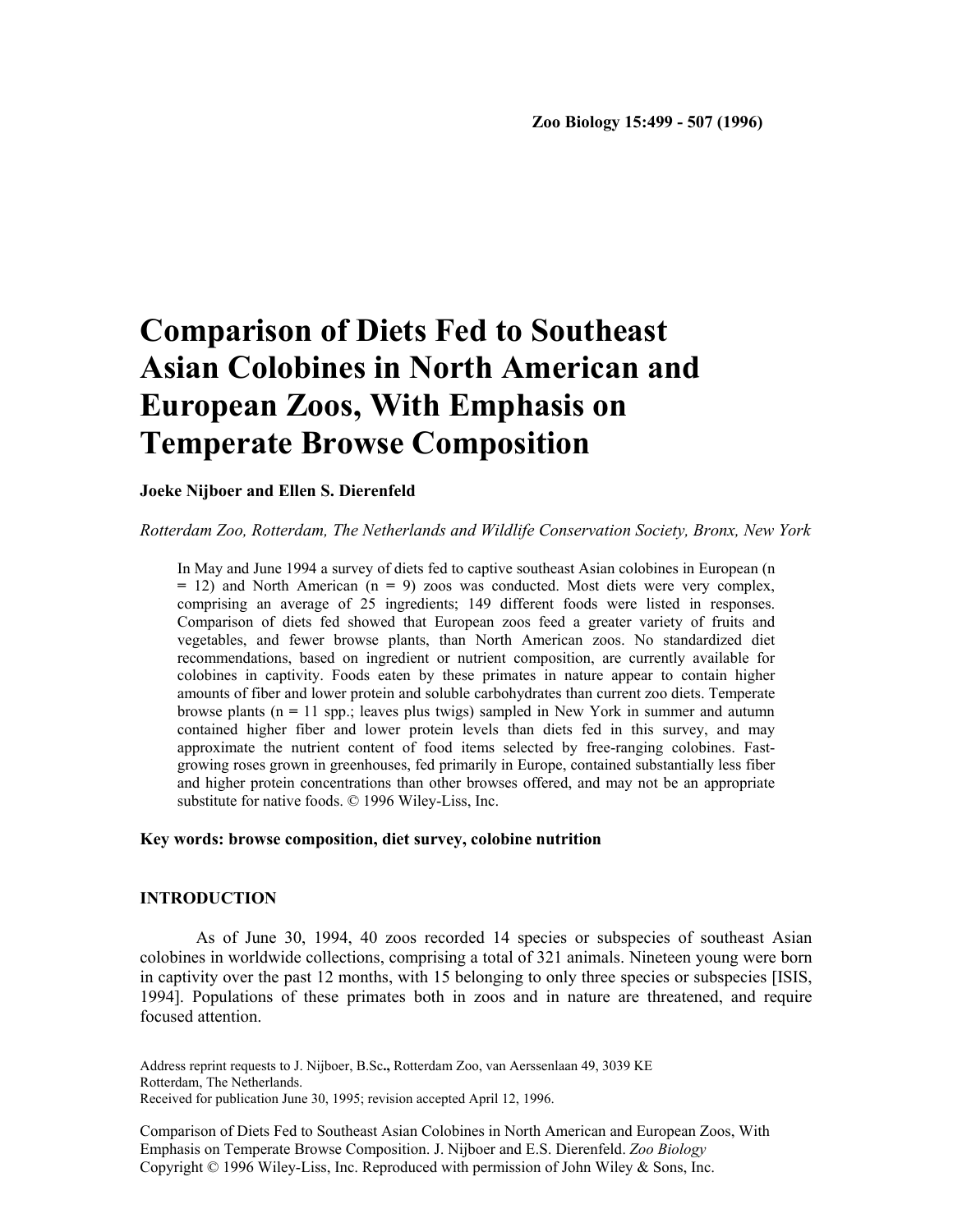#### **500 Nijboer and Dierenfeld**

Colobines have a highly specialized digestive system [Kuhn, 1968; Ohwaki et al., 1974; Kay and Davies, 1994]. Digestive disturbances have been identified as a major health problem in captivity [see Janssen, 1994; Calle et al., 1995], which may be related to an inappropriate diet. Based on survey data from 12 European and nine North American zoos, representing 48% (n **=**  160) of the extant zoo population at the time (ISIS, 1993], diets offered in captivity contained substantially more soluble carbohydrate and available protein, and less fiber than plants consumed by free-ranging colobines [see Kay and Davies, 1994; Waterman and Kool, 1994] (Nijboer et al., unpublished observations).

Limited information is available on the nutrient composition of temperate browse plants fed to these primates in zoos for comparison with natural forages. This paper focuses on specific differences between diet ingredients in European and North American zoos, and further documents seasonal differences in chemical constituents of selected browses commonly used in North American facilities. Such information, when combined with data from natural diets and feeding observations, may be integral in the development of optimal diets for managed populations of these species.

## **MATERIALS AND METHODS Diet Comparison**

A survey was sent to 15 European and 17 North American zoos holding southeast Asian colobines in their collections. Respondents provided dietary information (ingredients and amounts offered), which was entered into a commercial software program (Animal Nutritionist, N2 Computing, Silverton, OR) for initial evaluation.

#### **Chemical Analysis of Browse**

Samples of 11 temperate browses (sampled from 3 - 5 individual trees) commonly fed in North American facilities and rose browse from The Netherlands were analyzed in the Nutrition Laboratory, Wildlife Conservation Society, Bronx, NY. Fresh weights of leaves and twigs were taken, and samples dried at <60ºC to obtain moisture content; leaf:twig ratios were determined on an as-sampled (wet) weight basis. Dried plant samples were ground in a Wiley laboratory mill through a 2 mm screen, and analyzed according to AOAC methods for animal feeds [Jones, 1984].

Crude protein (CP) values were determined as total nitrogen x 6.25 using a macro-Kjeldahl method with a copper catalyst. Acid detergent - nitrogen x 6.25 (AD-CP) was evaluated as a measure of unavailable protein [Goering and Van Soest, 1970]. Neutral detergent fiber (NDF), acid detergent fiber (ADF), and sulphuric acid lignin (Lig) values were quantified through sequential analysis using the methods of Goering and Van Soest [1970], with no pretreatment or enzymes. Total ash content was obtained by burning samples  $(0.5 \text{ g})$  at  $550^{\circ}$ C overnight in a muffle furnace.

Paired comparisons of nutrient concentrations in leaf vs. twig fractions, or species x season, were performed using the SYSTAT computer software package [Wilkinson, 1987].

## **RESULTS Captive Diet Survey**

Twelve of 15 European zoos (80%) and nine of 17 North American zoos (5 3%) replied to the survey; data represent diets offered to 48% of the captive southeast Asian colobine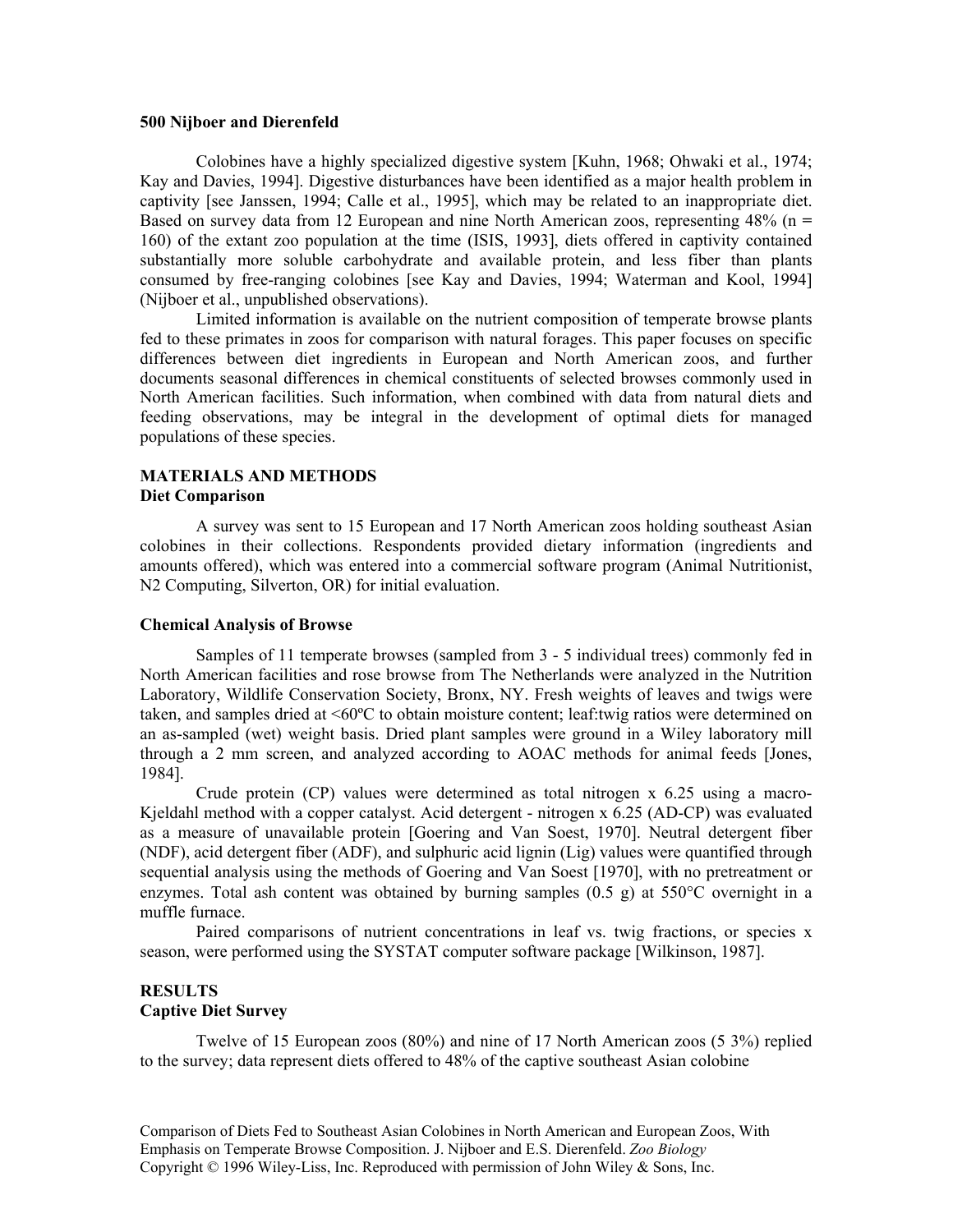#### **Asian Colobine Nutrition 501**

|                                   |         | Europe    |           | N. America |
|-----------------------------------|---------|-----------|-----------|------------|
|                                   | Total # | Total $#$ | Total $#$ | Total $#$  |
| <b>Species</b>                    | ZOOS    | animals   | ZOOS      | animals    |
| <i>Thrachypitecus auratus sp.</i> |         | 31        |           |            |
| T. obscura sp.                    |         | 27        |           | 14         |
| T. cristatus sp.                  |         | 34        |           | 21         |
| T. francoisi                      |         |           |           | 14         |
| Nasalis larvatus                  |         |           |           |            |
| Pygathrix nemaeus                 |         |           |           |            |

**TABLE 1. Distribution of southeast Asian colobines comprising diet survey results\*** 

\*Survey results represent 48% of total captive population (in these continents).

population at the time ( $n = 160$  animals). Table 1 shows the different species of southeast Asian colobines distributed in European and North American zoos that were involved in this project.

#### **Zoo Diets**

One hundred and forty-nine different diet ingredients were fed among the surveyed zoos, including 50 browses, 35 commercial products, concentrates and/or vitamin/mineral supplements, 22 vegetables, 18 fruits, 18 greens, and six animal-based products (Nijboer et al., unpublished). A summary of foods most frequently fed  $(n = 28)$  in the 21 responding zoos can be found in Table 2. Because many zoos did not know the exact quantity of browse fed, browse as a percentage of the diet in relation to the total amount of other food categories could not be calculated for most facilities. Response frequency for various food items was selected as a relative modal statistic for comparison of differences in diets offered between European and North American zoos.

Foods listed by  $>1$  but  $\leq 4$  zoos included: kiwi, melon, mulberry, and orange (fruits); aubergine, avocado, beets, cauliflower, corn (sweet), leeks, peas, potato (sweet), and zucchini (vegetables); cottage cheese, curd, and honey (animal products); peanuts, rolled oats, rice, sunflower seeds, and wheat bran (concentrates, grains, nuts); endive and parsley (greens); apple tree leaves, bamboo, beech, black currant, birch, cotoneaster, coprosma, grape vine, hawthorn, hazel, honeysuckle, lime, lilac, oak, plane tree, and privet (browses); and fennel tea (miscellaneous).

Most European zoos feed a greater variety of fruits (especially bananas and grapes) and vegetables, compared to North American zoos (note differences in response frequencies in Table 2). In Europe, six groups of colobines are fed eggs, compared with only one group in North America. Different types of green produce are fed with equal frequency in Europe and North America, although in North America spinach and kale are preferred, compared with fennel and lettuce in Europe. European zoos feed a greater variety of browse, especially rose, willow, and poplar.

#### **Browse Composition**

Water, crude and bound protein, and cell wall constituents of temperate browse plants cultivated as food for captive animals, sampled in July and September 1994, can be found in Tables 3 and 4.

Paired comparisons within species demonstrated that leaves are higher in water,

#### **502 Nijboer and Dierenfeld**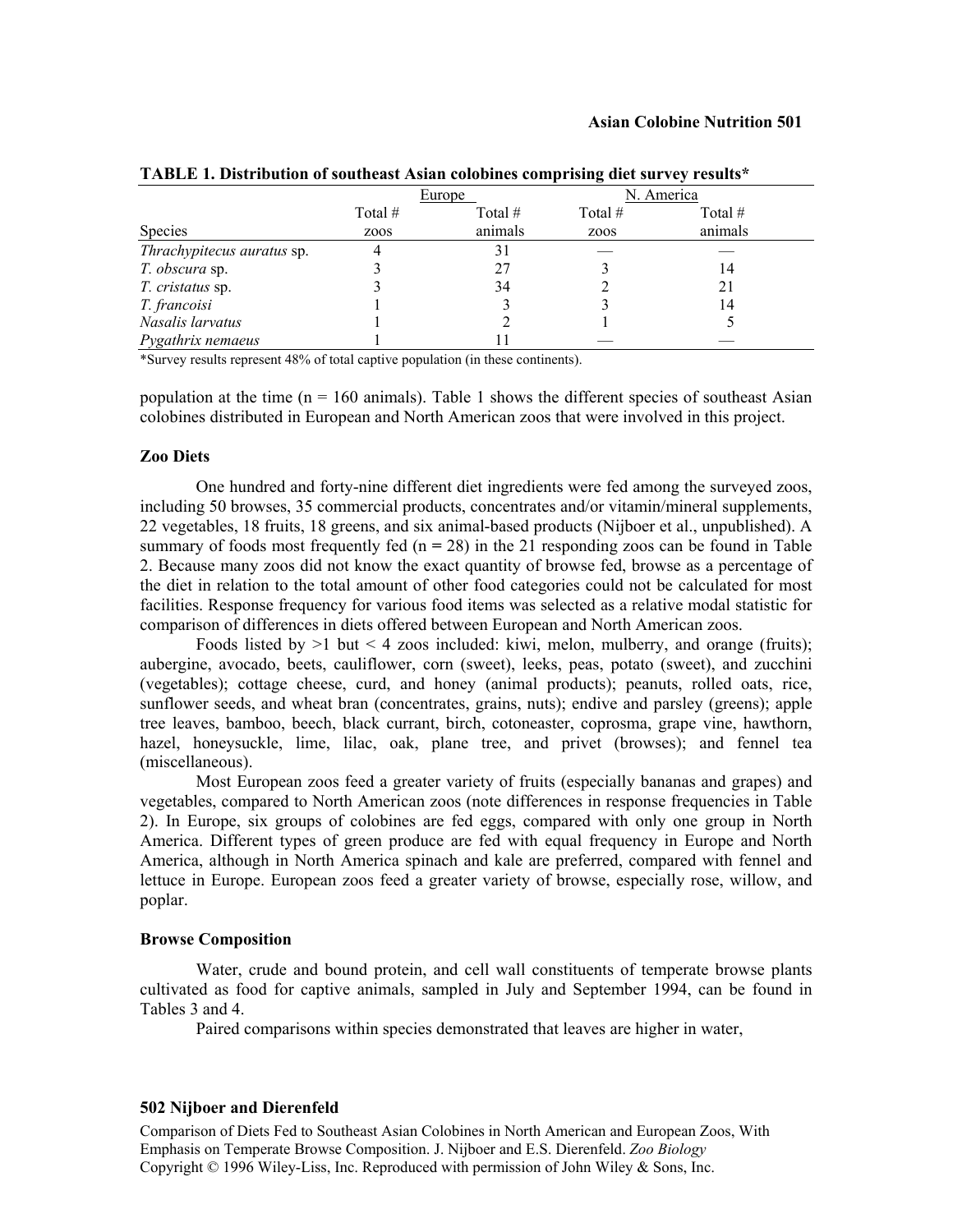|                        | Europe                   |                        | N. America              |                        |
|------------------------|--------------------------|------------------------|-------------------------|------------------------|
|                        | # Zoos                   | Response               | # Zoos                  | Response               |
|                        | responding               | frequency <sup>a</sup> | responding              | frequency <sup>a</sup> |
| Fruits:                |                          | 0.6                    |                         | 0.3                    |
| Apple                  | $\boldsymbol{7}$         | 0.6                    | 5                       | 0.5                    |
| Banana                 | 10                       | 0.8                    | $\overline{4}$          | 0.4                    |
| Grape                  | 7                        | 0.6                    | 1                       | 0.1                    |
| Pear                   | 4                        | 0.3                    | 1                       | 0.1                    |
| Vegetables:            |                          | 0.5                    |                         | 0.2                    |
| Bean, green            | 1                        | 0.1                    | $\overline{4}$          | 0.4                    |
| Carrot                 | 8                        | 0.7                    | 5                       | 0.5                    |
| Celery                 | 9                        | 0.8                    | $\overline{2}$          | 0.2                    |
| Cucumber               | 7                        | 0.6                    | $\boldsymbol{0}$        | 0.0                    |
| Onion                  | 5                        | 0.4                    | $\overline{c}$          | 0.2                    |
| Pepper, green          | 6                        | 0.5                    | 1                       | 0.1                    |
| Potato                 | 6                        | 0.5                    | 1                       | 0.1                    |
| Tomato                 | 6                        | 0.5                    | 1                       | 0.1                    |
| Yam                    | $\boldsymbol{0}$         | 0.0                    | 6                       | 0.6                    |
| Animal products:       |                          | 0.5                    |                         | 0.1                    |
| Egg                    | 6                        | 0.5                    | 1                       | 0.1                    |
| Concentrates/vitamins: |                          | 0.5                    |                         | 0.5                    |
| <b>Bread</b>           | 6                        | 0.5                    | $\boldsymbol{0}$        | 0.6                    |
| Primate pellet         | $\,8\,$                  | 0.7                    | 6                       | 0.6                    |
| Vitamins               | $\overline{4}$           | 0.3                    | $\overline{2}$          | 0.2                    |
| Greens:                |                          | 0.4                    |                         | 0.4                    |
| <b>Broccoli</b>        | 3                        | 0.3                    | 3                       | 0.3                    |
| Cabbage                | $\overline{\mathcal{A}}$ | 0.3                    | 1                       | 0.1                    |
| Fennel                 | 8                        | 0.7                    | $\boldsymbol{0}$        | 0.0                    |
| Kale                   | $\mathbf{1}$             | 0.1                    | 6                       | 0.6                    |
| Lettuce                | 7                        | 0.6                    | $\overline{c}$          | 0.2                    |
| Spinach                | $\mathbf{1}$             | 0.1                    | 6                       | 0.6                    |
| Browse:                |                          | 0.4                    |                         | 0.2                    |
| Elm spp.               | 3                        | 0.3                    | $\overline{\mathbf{c}}$ | 0.2                    |
| Maple spp.             | $\overline{4}$           | 0.3                    | $\overline{c}$          | 0.2                    |
| Poplar spp.            | $\overline{4}$           | 0.3                    | $\mathbf{1}$            | 0.1                    |
| Rose                   | 6                        | 0.5                    | $\boldsymbol{0}$        | 0.0                    |
| Willow spp.            | 7                        | 0.6                    | 3                       | 0.3                    |

**TABLE 2. Most frequently used foodstuffs in colobine diets at European and North American zoos (used in >4 facilities)** 

<sup>a</sup>Response frequency (total # responses/total # zoos surveyed).

protein, and ash  $(P \le 0.01)$ , and lower in all fiber fractions than twigs  $(P \le 0.05)$ . AD-CP differences were not significant. Paired comparisons by species showed that only NDF and ADF differed seasonally  $(P \le 0.01)$ , with fiber fractions higher later in the growing season. Leaf percentage in September was also significantly lower  $(P = 0.01)$  compared to July.

## **Diet Analysis**

Diets did not differ among colobine species within zoos; unfortunately, however, diet information detailed enough for reliable nutrient summary calculations (amounts actually consumed vs. those offered) was obtained from only seven of the 21 responding facilities. The nutrient composition of representative diets eaten by five colobine species in six European and **Asian Colobine Nutrition 503**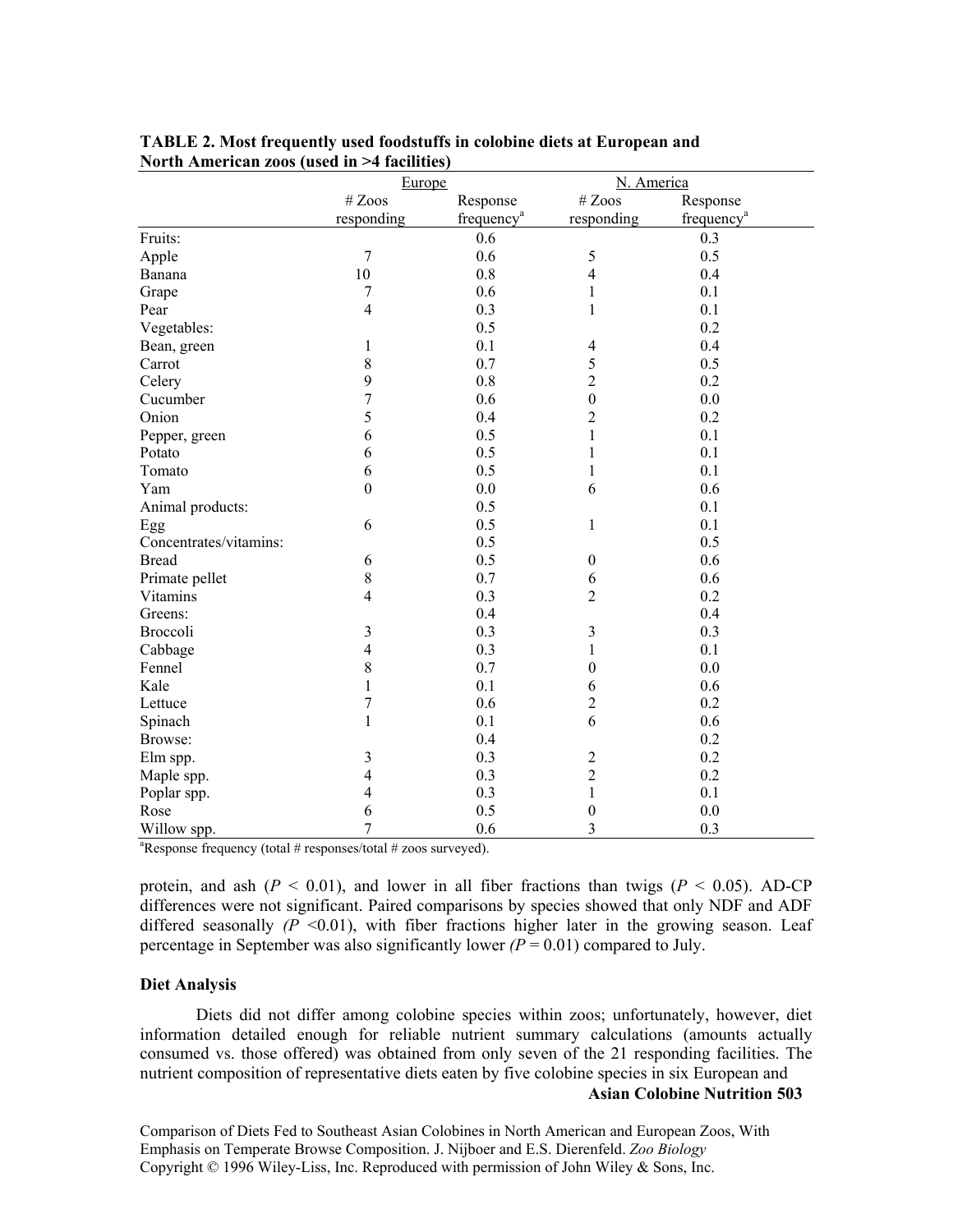|                        | $L:T^a$      | Water | Crude protein                          | $AD-CPb$ | <b>NDF</b> | <b>ADF</b> | Lig                                                                                                                                                                                                                                                                                                                                                                                          | Ash  |
|------------------------|--------------|-------|----------------------------------------|----------|------------|------------|----------------------------------------------------------------------------------------------------------------------------------------------------------------------------------------------------------------------------------------------------------------------------------------------------------------------------------------------------------------------------------------------|------|
| Family/species         | $\%$         |       | ----------% of dry matter ------------ |          |            |            | $\frac{1}{2} \frac{1}{2} \frac{1}{2} \frac{1}{2} \frac{1}{2} \frac{1}{2} \frac{1}{2} \frac{1}{2} \frac{1}{2} \frac{1}{2} \frac{1}{2} \frac{1}{2} \frac{1}{2} \frac{1}{2} \frac{1}{2} \frac{1}{2} \frac{1}{2} \frac{1}{2} \frac{1}{2} \frac{1}{2} \frac{1}{2} \frac{1}{2} \frac{1}{2} \frac{1}{2} \frac{1}{2} \frac{1}{2} \frac{1}{2} \frac{1}{2} \frac{1}{2} \frac{1}{2} \frac{1}{2} \frac{$ |      |
| Aceraceae Acer negundo | L            | 72.9  | 15.6                                   | 1.8      | 30.9       | 21.6       | 6.7                                                                                                                                                                                                                                                                                                                                                                                          | 8.4  |
| <b>Box Elder</b>       | T            | 59.0  | 8.1                                    | 1.5      | 67.9       | 54.0       | 19.2                                                                                                                                                                                                                                                                                                                                                                                         | 4.4  |
|                        | 57:43        | 66.9  | 12.4                                   | 1.7      | 46.8       | 35.5       | 12.1                                                                                                                                                                                                                                                                                                                                                                                         | 6.7  |
| A. saccharinum         | L            | 50.9  | 15.4                                   | 1.0      | 19.8       | 14.7       | 6.0                                                                                                                                                                                                                                                                                                                                                                                          | 7.1  |
| Silver Maple           | T            | 49.0  | 4.3                                    | 1.5      | 63.8       | 46.8       | 12.5                                                                                                                                                                                                                                                                                                                                                                                         | 4.3  |
|                        | 57:43        | 50.1  | 10.7                                   | 1.2      | 38.7       | 28.5       | 8.8                                                                                                                                                                                                                                                                                                                                                                                          | 5.9  |
| A. saccharum           | L            | 57.8  | 13.3                                   | 2.3      | 29.0       | 20.8       | 8.1                                                                                                                                                                                                                                                                                                                                                                                          | 8.2  |
| Sugar Maple            | T            | 45.5  | 4.3                                    | 2.9      | 62.7       | 51.1       | 20.8                                                                                                                                                                                                                                                                                                                                                                                         | 7.0  |
|                        | 47:53        | 51.3  | 8.5                                    | 2.7      | 45.9       | 36.8       | 14.9                                                                                                                                                                                                                                                                                                                                                                                         | 7.6  |
| FagaceaeFagussp.       | L            | 64.5  | 15.8                                   | 5.7      | 61.1       | 32.4       | 10.9                                                                                                                                                                                                                                                                                                                                                                                         | 6.5  |
| Beech                  | T            | 54.1  | 3.3                                    | 1.6      | 84.0       | 79.2       | 25.1                                                                                                                                                                                                                                                                                                                                                                                         | 2.8  |
|                        | 39:61        | 58.1  | 8.2                                    | 3.4      | 75.1       | 61.0       | 19.6                                                                                                                                                                                                                                                                                                                                                                                         | 4.3  |
| Hamamelidaceae         | $\Gamma$     | 64.6  | 11.6                                   | 3.4      | 40.0       | 35.4       | 19.9                                                                                                                                                                                                                                                                                                                                                                                         | 2.7  |
| Liquidambar sp.        |              |       |                                        |          |            |            |                                                                                                                                                                                                                                                                                                                                                                                              |      |
| Sweet Gum              | T            | 54.6  | 3.6                                    | 2.6      | 64.1       | 51.1       | 19.9                                                                                                                                                                                                                                                                                                                                                                                         | 5.2  |
|                        | 54:46        | 60.0  | 7.9                                    | 3.0      | 51.1       | 42.7       | 19.9                                                                                                                                                                                                                                                                                                                                                                                         | 3.8  |
| MoraceaeMorussp.       | L            | 65.9  | 18.9                                   | 1.1      | 21.3       | 14.4       | 4.5                                                                                                                                                                                                                                                                                                                                                                                          | 15.1 |
| <b>Black Mulberry</b>  | T            | 55.8  | 5.9                                    | 2.0      | 60.3       | 48.7       | 18.0                                                                                                                                                                                                                                                                                                                                                                                         | 7.1  |
|                        | 42:58        | 60.0  | 11.3                                   | 1.6      | 44.0       | 34.3       | 12.3                                                                                                                                                                                                                                                                                                                                                                                         | 10.4 |
| Salicaceae             | $\mathbf{L}$ | 68.0  | 17.4                                   | 2.7      | 41.7       | 27.0       | 11.0                                                                                                                                                                                                                                                                                                                                                                                         | 13.0 |
| Popular alba           |              |       |                                        |          |            |            |                                                                                                                                                                                                                                                                                                                                                                                              |      |
| White Poplar           | T            | 64.2  | 5.3                                    | 1.8      | 61.2       | 59.2       | 26.0                                                                                                                                                                                                                                                                                                                                                                                         | 7.6  |
|                        | 63:37        | 66.6  | 12.9                                   | 2.4      | 48.9       | 38.9       | 16.5                                                                                                                                                                                                                                                                                                                                                                                         | 11.0 |
| Salix babylonica       | L            | 63.5  | 18.0                                   | 2.1      | 29.6       | 24.8       | 14.6                                                                                                                                                                                                                                                                                                                                                                                         | 12.8 |
| Weeping Willow         | T            | 50.0  | 2.8                                    | 1.9      | 69.7       | 60.2       | 20.4                                                                                                                                                                                                                                                                                                                                                                                         | 3.8  |
|                        | 64:36        | 58.6  | 12.5                                   | 2.0      | 44.1       | 37.6       | 16.7                                                                                                                                                                                                                                                                                                                                                                                         | 9.6  |
| Salix nigra            | L            | 62.6  | 18.3                                   | 2.8      | 38.7       | 27.0       | 13.4                                                                                                                                                                                                                                                                                                                                                                                         | 8.9  |
| <b>Black Willow</b>    | T            | 53.4  | 6.6                                    | 2.2      | 61.4       | 50.5       | 20.1                                                                                                                                                                                                                                                                                                                                                                                         | 5.6  |
|                        | 62:38        | 59.1  | 13.9                                   | 2.6      | 47.3       | 35.9       | 16.0                                                                                                                                                                                                                                                                                                                                                                                         | 7.7  |
| <b>UlmaceaeCeltis</b>  | L            | 62.6  | 16.1                                   | 1.3      | 36.1       | 20.4       | 7.5                                                                                                                                                                                                                                                                                                                                                                                          | 8.7  |
| occidentalis           |              |       |                                        |          |            |            |                                                                                                                                                                                                                                                                                                                                                                                              |      |
| Hackberry              | T            | 40.4  | 5.0                                    | 2.1      | 74.5       | 53.0       | 16.9                                                                                                                                                                                                                                                                                                                                                                                         | 7.0  |
|                        | 54:46        | 52.4  | 11.0                                   | 1.7      | 53.8       | 35.4       | 11.8                                                                                                                                                                                                                                                                                                                                                                                         | 8.0  |
| Vitaceae Vitis sp.     | $\mathbf L$  | 79.1  | 16.7                                   | 0.6      | 19.9       | 14.7       | 5.5                                                                                                                                                                                                                                                                                                                                                                                          | 11.2 |
| Grapevine              | T            | 84.8  | 3.0                                    | 2.3      | 70.2       | 55.2       | 16.7                                                                                                                                                                                                                                                                                                                                                                                         | 5.6  |
|                        | 50:50        | 80.4  | 9.9                                    | 1.5      | 45.1       | 35.0       | 11.1                                                                                                                                                                                                                                                                                                                                                                                         | 8.4  |

**TABLE 3. Chemical composition of common browses fed in the Wildlife Conservation Park, Bronx, NY (July 1994 samples)** 

 $aL =$  leaf;  $T =$  twig; leaf: twig proportions (% wet weight) of whole plant sample as offered.

bAD-CP = acid detergent crude protein (bound protein); NDF = neutral detergent fiber; ADF **=** acid detergent fiber; Lig **=** sulphuric acid lignin.

one North American zoo is compared with literature values of natural foods, and 12 temperate browses fed to these primates in captivity, in Table 5

In general, zoo diets contained much less fiber and higher protein levels than foods consumed by these primates in nature. Temperate browse plants (n **=** 11 spp.; leaves plus twigs) sampled in New York in summer and autumn contained higher fiber, and lower protein levels, than diets fed in this survey, and may approximate the nutrient content of food items selected by free-ranging colobines. Fast-growing roses grown in greenhouses, fed primarily in Europe, contained substantially less fiber and higher protein concentrations than other browses offered, **504 Nijboer and Dierenfeld**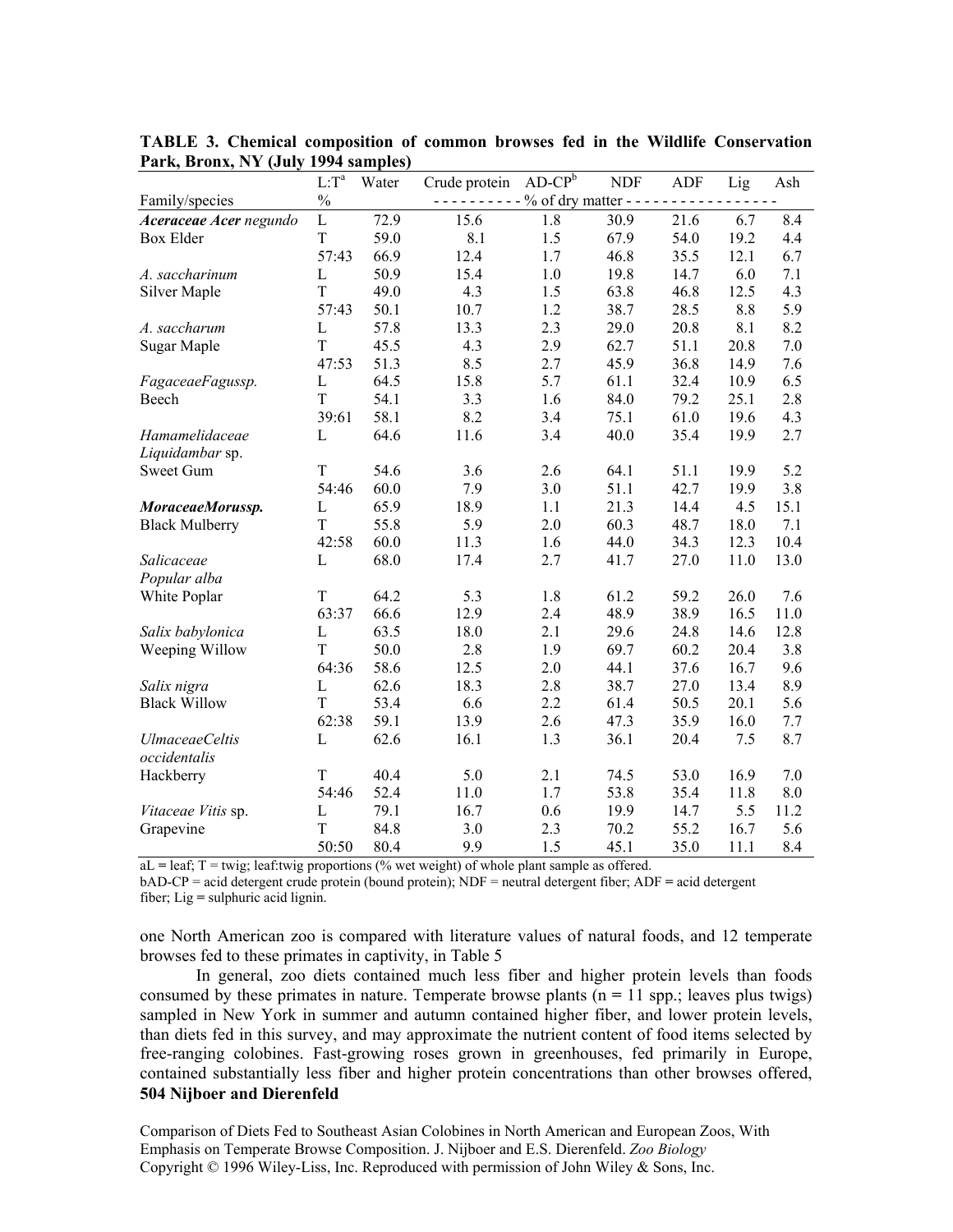|                                        | $L:T^a$ | Water | Crude protein | AD~CPb | <b>NDF</b> | ADF                         | Lig  | Ash  |
|----------------------------------------|---------|-------|---------------|--------|------------|-----------------------------|------|------|
| Family/species %                       |         |       |               |        |            | ------% of dry matter ----- |      |      |
| Aceraceae Acer                         | L       | 74.8  | 19.1          | 1.0    | 28.5       | 23.4                        | 5.9  | 1.8  |
| negundo                                |         |       |               |        |            |                             |      |      |
| <b>Box Elder</b>                       | T       | 50.4  | 5.7           | 1.7    | 83.0       | 68.3                        | 22.2 | 3.4  |
|                                        | 29:71   | 57.4  | 9.5           | 1.5    | 67.4       | 55.3                        | 17.5 | 8.9  |
| A. saccharinum                         | L       | 70.1  | 18.4          | 3.3    | 50.1       | 35.6                        | 8.9  | 9.9  |
| Silver Maple                           | T       | 67.8  | 5.4           | 1.7    | 79.2       | 65.1                        | 22.4 | 4.6  |
|                                        | 44:56   | 73.9  | 11.1          | 2.4    | 66.4       | 52.1                        | 16.5 | 6.9  |
| A. saccharum                           | L       | 46.2  | 14.4          | 1.6    | 38.6       | 24.1                        | 3.5  | 4.3  |
| Sugar Maple                            | T       | 41.5  | 4.9           | 1.9    | 75.3       | 60.8                        | 19.5 | 3.0  |
|                                        | 48:52   | 43.8  | 9.4           | 1.8    | 57.8       | 43.3                        | 11.9 | 3.6  |
| FagaceaeFagussp.                       | L       | 55.0  | 16.0          | 3.2    | 72.8       | 39.8                        | 14.4 | 7.0  |
| Beech                                  | T       | 40.4  | 3.8           | 1.9    | 82.7       | 68.0                        | 23.9 | 1.1  |
|                                        | 39:61   | 37.8  | 8.6           | 2.4    | 78.9       | 57.0                        | 20.2 | 3.6  |
| Hamamelidaceae<br>Liquidambar sp.      | L       | 82.3  | 10.6          | 3.1    | 39.6       | 32.5                        | 15.5 | 6.0  |
| Sweet Gum                              | T       | 47.9  | 2.9           | 1.6    | 68.3       | 57.9                        | 21.6 | 7.5  |
|                                        | 25:75   | 56.6  | 4.8           | 2.0    | 61.1       | 51.5                        | 19.9 | 7.2  |
| MoraceaeMorussp.                       | L       | 55.0  | 19.0          | 1.1    | 32.6       | 21.4                        | 4.1  | 20.7 |
| <b>Black Mulberry</b>                  | T       | 46.8  | 4.7           | 1.4    | 75.9       | 61.0                        | 17.7 | 5.2  |
|                                        | 43:57   | 50.4  | 10.9          | 1.3    | 57.2       | 43.9                        | 11.8 | 11.9 |
| Salicaceae                             | L       | 60.6  | 16.8          | 4.6    | 51.8       | 28.7                        | 12.2 | 13.6 |
| Populus alba                           |         |       |               |        |            |                             |      |      |
| White poplar                           | T       | 50.4  | 4.6           | 1.9    | 68.7       | 56.5                        | 25.2 | 7.0  |
|                                        | 42:58   | 49.9  | 9.7           | 3.0    | 61.6       | 44.8                        | 19.7 | 9.8  |
| Salix babylonica                       | L       | 59.9  | 19.5          | 1.5    | 37.5       | 24.2                        | 9.2  | 9.4  |
| Weeping Willow                         | T       | 63.3  | 4.3           | 2.4    | 72.7       | 67.8                        | 20.0 | 3.5  |
|                                        | 48:52   | 61.7  | 11.6          | 2.0    | 55.9       | 47.0                        | 14.9 | 6.3  |
| Salix nigra                            | L       | 63.9  | 18.5          | 4.4    | 56.8       | 34.3                        | 17.0 | 8.2  |
| <b>Black Willow T</b>                  |         | 51.6  | 7.7           | 2.7    | 72.3       | 58.5                        | 24.0 | 4.2  |
|                                        | 26:74   | 45.8  | 10.5          | 1.9    | 71.8       | 47.5                        | 17.7 | 8.7  |
| <b>Ulmaceae</b> Ceitis<br>occidental/s | L       | 51.8  | 10.1          | 1.5    | 44.5       | 28.7                        | 8.0  | 15.6 |
| Hackbeny                               | T       | 31.9  | 5.4           | 2.0    | 81.4       | 54.1                        | 21.1 | 6.3  |
|                                        | 26:74   | 37.1  | 6.6           | 1.9    | 71.8       | 47.5                        | 17.7 | 8.7  |
| Vitaceae Vitis sp.                     | L       | 66.0  | 19.2          | 14.2   | 40.7       | 25.0                        | 22.4 | 15.4 |
| Grapevine                              | T       | 87.1  | 9.3           | 2.2    | 70.3       | 59.1                        | 14.4 | 8.9  |
|                                        | 59:41   | 74.7  | 15.1          | 9.2    | 52.9       | 39.1                        | 19.1 | 12.7 |

**TABLE 4. Chemical composition of common browses fed in the Wildlife Conservation Park, Bronx, NY (September 1994 samples)** 

L = leaf; T= twig; leaf:twig proportions (% wet weight) of whole plant sample as offered.

ADF = acid detergent crude protein (bound protein); NDF = neutral detergent fiber; ADF **=** acid detergent fiber; Lig = sulphuric acid lignin.

and may not be an appropriate substitute for native foods.

#### **DISCUSSION**

Many diets in this survey were very complex and were probably developed through experience, rather than applied research. One hundred and forty-nine different ingredients indicates that there is no agreement as to what foods should be fed to these primates. In European zoos, a greater diversity of foods are offered. Only one-third of responding zoos knew the exact

**Asian Colobine Nutrition 505**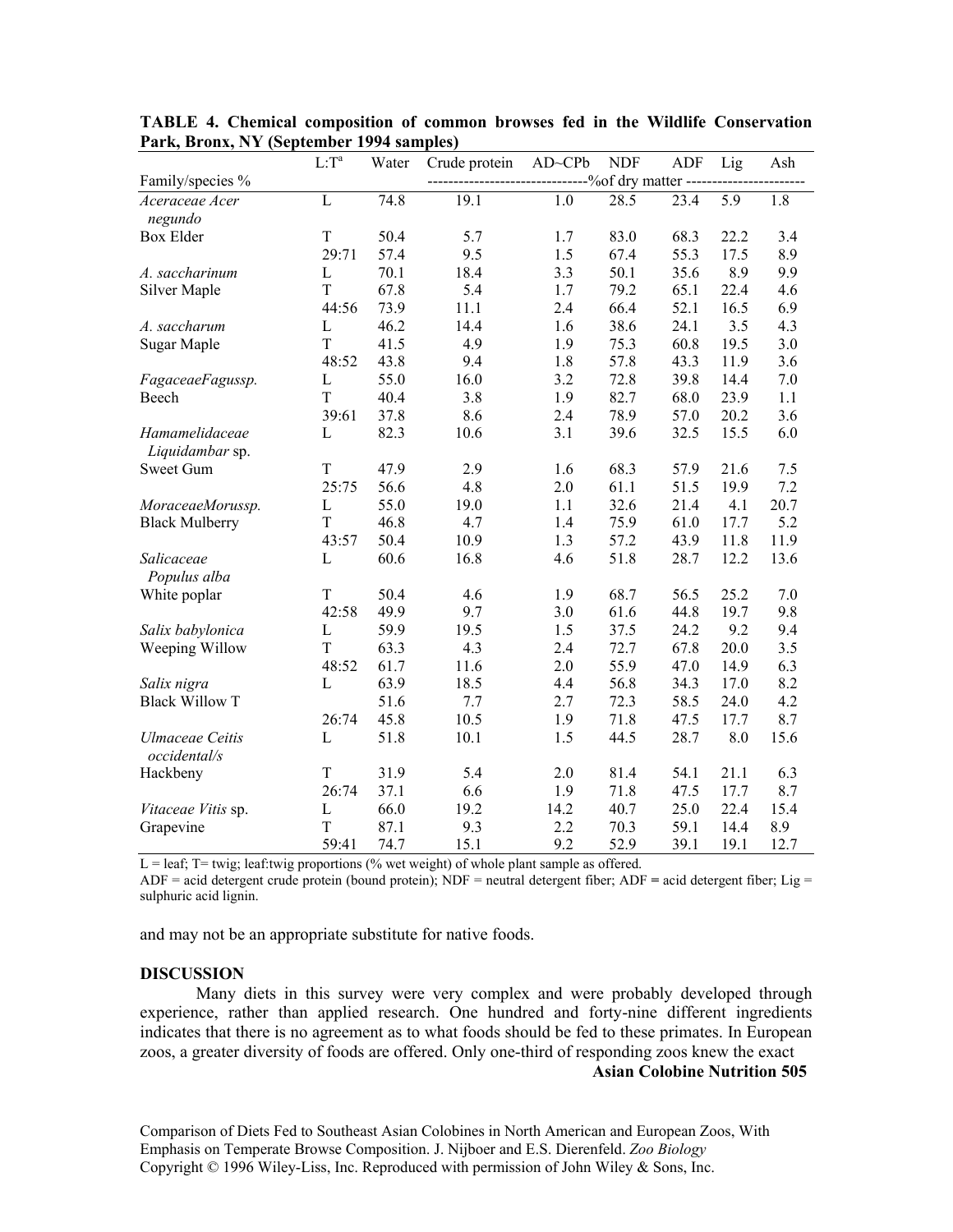|                          | Zoo diets <sup>a</sup> | Native foods <sup>a</sup> | Temperate browse | Rose    |
|--------------------------|------------------------|---------------------------|------------------|---------|
|                          | $(n = 7)$              | $(n = 154)$               | $(n = 11)$       | leaves  |
|                          | mean SD                | (range)                   | (range)          | $(n=1)$ |
| Water, %                 | $75.4 \pm 2.4$         | $31.7 - 78.3$             | $37.8 - 80.4$    | 73.9    |
| $CP, \%$ DM <sup>c</sup> | $15.0 \pm 3.0$         | $5.2 - 21.1^b$            | $4.8 - 15.1$     | 20.8    |
| NDF, $%$ DM              | $12.5 \pm 4.6$         | $43.7 - 66.7$             | $44.0 - 78.9$    | 32.3    |
| $ADF, \%$ DM             | $6.3 \pm 2.8$          | $26.1 - 52.3^b$           | $34.3 - 61.0$    | 17.7    |
| Lig, $%$ DM              | $1.0 \pm 1.1$          | $14.5 - 28.3$             | $8.8 - 20.2$     | 3.9     |

**TABLE 5. Comparison of nutrient levels in zoo diets, native foods eaten, and temperate browses fed to south-east Asian colobines in European and North American zoos.** 

<sup>a</sup>Modified from Nijboer et al. (unpublished).

<sup>b</sup>Additional data from Kay and Davies [1994].

 $CP$  = crude protein; NDF = neutral detergent fiber;  $ADF$  = acid detergent fiber;  $Lig$  = H2S04 lignin;  $DM = dry$  matter.

quantities fed or consumed; all zoos fed some quantity of browse, but responded without any quantification or estimates of intake levels. More detailed intake studies are needed on southeast Asian colobines, particularly relative to browse consumption.

Comparison of zoo diets to natural food composition can be one method of approaching a nutritionally appropriate diet (see Table 5*).* Chemical fractions of the native foods are listed as ranges only, because available studies in the literature do not provide feeding rates such that weighted averages for native diets could be calculated. Many temperate browse plants offered (leaf plus twig fractions) contain higher amounts of NDF (32.3 - 78.9%), ADF (17.7 - 61.0%), and lignin (3.9 - 20.9%) than current zoo diets. Primates in zoos consume both leaves and twigs of browse plants (leaf consumption alone was not reported), including the bark (personal observation); however, the proportions of actual leaf:twig intake have not been documented extensively in zoo collections, making nutrient intake difficult (or impossible) to accurately calculate. It is possible that animals in zoos are eating twig fractions to increase the fiber content of the overall diet; however, in browses for which only bark is stripped, primates are eating the more nutritious and relatively less fibrous part of the twig. In these cases, bark should be analyzed separately.

Quantification of intake in zoo collections (amounts as well as plant parts), along with estimates of consumption in the wild, are needed for more detailed assessment.

Nonetheless, important potential nutrient contributions to diets of zoo colobines are apparent from temperate browse plants cultivated for use in captive feeding programs. Leaves provided 10 - 20% crude protein, regardless of season sampled, while twigs contained about half that level. Browse fiber levels (NDF and ADF) increased in September in both leaves and twigs, but lignin did not. Thus, fiber present could be potentially more fermentable later in the growing season, but remains to be tested. Of the 11 species evaluated, beech contained notably higher fiber concentrations than other browses. Based strictly on chemical composition, this species (and possibly hackberry) would appear least nutritious. Grape vine (not leaves) might also be considered to be of lower nutritive value for southeast Asian colobines, due to the potential for

#### **506 Nijboer and Dierenfeld**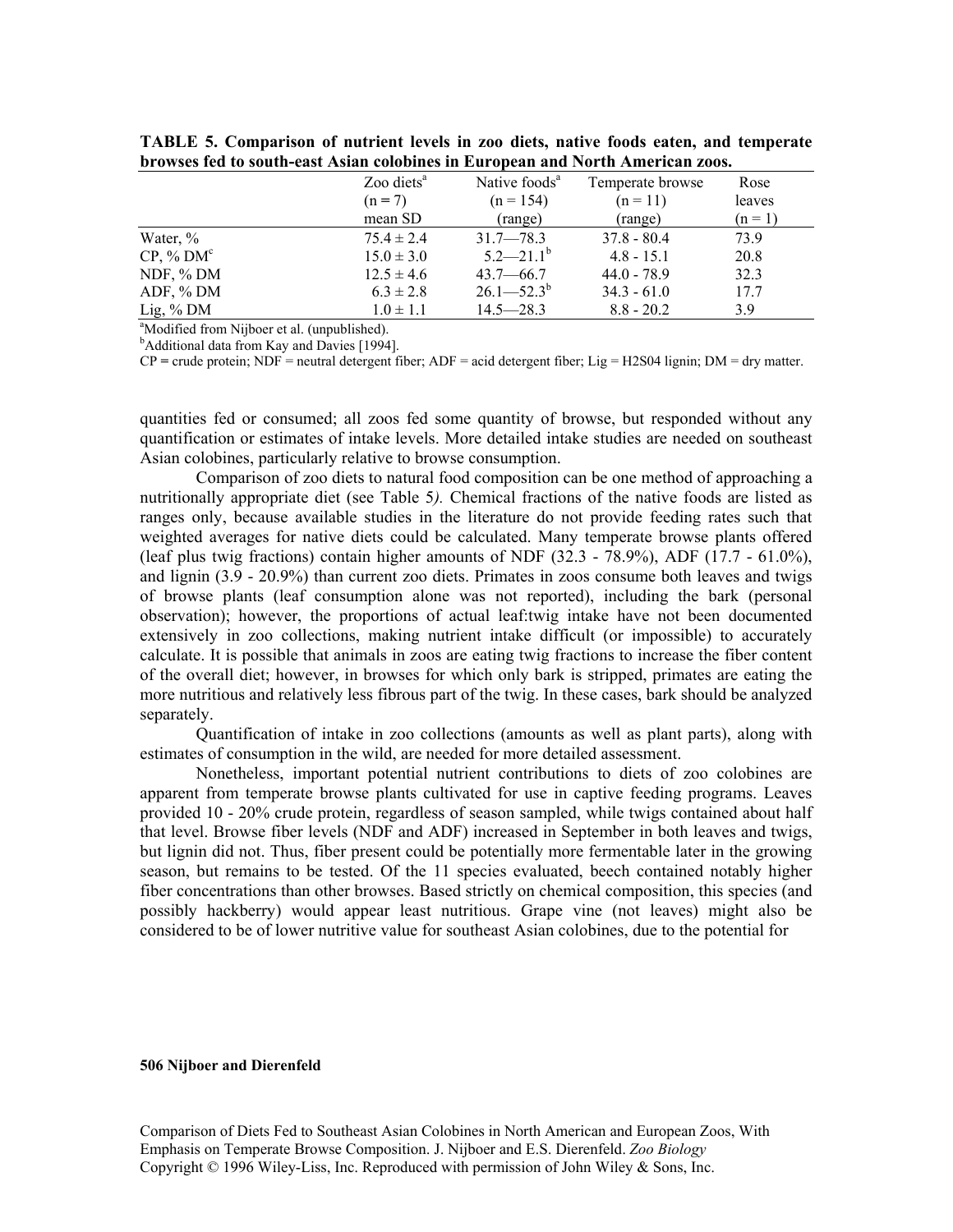fibrous intestinal blockage [Calle et al., 1994]. The mineral content of two, of the species examined - mulberry and white poplar - should be investigated in detail, due to the high ash content of leaves in this report.

Inclusion of these (or other) browses may be useful in duplicating the natural diet composition of Asian colobines, particularly fiber and protein levels. In contrast, rose browse, which is widely utilized in European facilities, is often grown rapidly under artificial (greenhouse) conditions, and thus is not exposed to the environment of other browses in this report. Clearly the composition of rose browse is more different, compared with native foods or the other temperate browses described here, and should possibly not be considered the best nutritional substitute to native foods.

More extensive analyses of seasonal variability in browse composition, and the occurrence and physiological effects of secondary plant compounds, are needed. Zoos considered in this survey are not situated in tropical or subtropical areas with fresh browse available yearround; thus, harvesting followed by freezing [Koontz et al., 1988] and/or drying [Walter and Perschke, 1994] is often employed. Additional information would provide a better indication of optimal harvesting periods, and most suitable browse species. In particular, palatability trials correlated with nutritive content of these browses might provide the best insight into feeding management applications.

It must be noted that the very high lignin values indicated here for native foods as well as temperate browses (Table 5*)* include cutin fractions, due to the analytical methods used. Although indigestible (as is lignin), cutin is a wax and has a very different texture than lignin, being soft rather than harsh. Duplication of chemical fractions in captive diets must take into account such factors since they may affect palatability.

Currently, zoo diets do not appear to duplicate the very high fiber levels described in either temperate browses or native foods eaten by these primates. We propose utilizing these data as a baseline for diet development, and suggest feeding trials using locally available browses, and/or that a commercial product (or products) be advanced such that southeast Asian colobine nutritional management may be more standardized across worldwide zoological institutions.

## **CONCLUSIONS**

1. There is currently no standardized diet fed to south-east Asian colobines in captivity.

2. European zoos feed a greater diversity of fruits and vegetables compared with North American facilities, and diets offered by zoos contain less fiber (NDF, ADF, and lignin) and more protein than natural foods eaten by these primates. Browses comprised a variable but important fraction of zoo diets.

3. Leaves plus twigs of elm, maple, poplar, and willow trees and commercially cultivated roses were most frequently reported as browses used in feeding southeast Asian colobines in northern hemisphere zoos.

4. Temperate browse plants cultivated for zoo feeding programs may provide essential nutrients and duplicate chemical constituents (particularly fiber) of natural diet items for colobines. Trees analyzed contained fiber and protein levels within ranges reported for native foods; rose browse, used extensively in European facilities, had less fiber and more protein, and may not be as suitable.

#### **Asian Colobine Nutrition 507**

5. The leaf:twig ratio of browses analyzed decreased in September, compared with July samples; consequently, fiber content (NDF and ADF) was higher later in the growing season.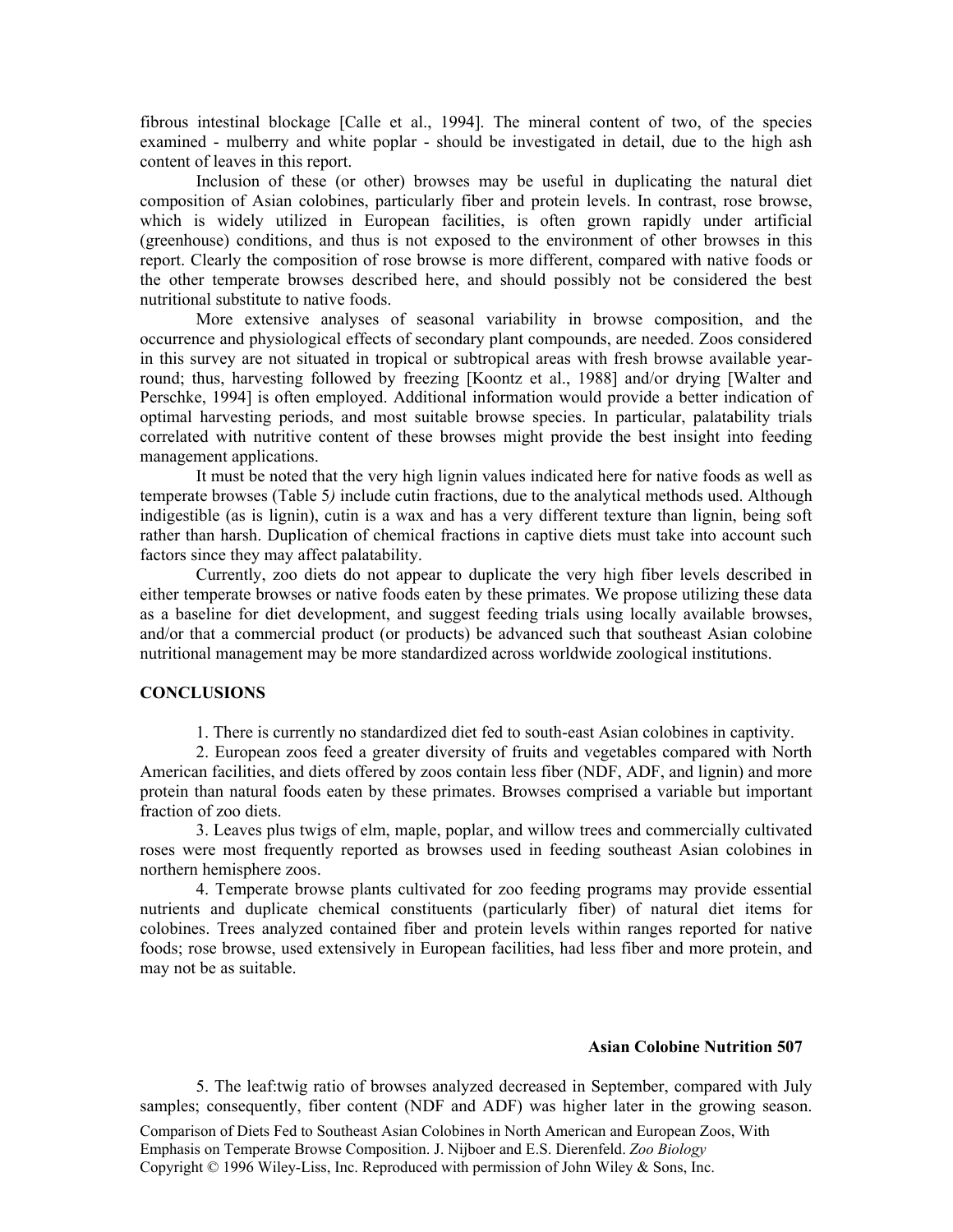More detailed studies of browse intake and additional information on chemical composition (including potential toxins) would provide a better indication of optimal harvesting periods, and most suitable browse species for zoo feeding programs.

## **ACKNOWLEDGMENTS**

We thank Lee Pearson, Kitty Dolan, and Marianne Fitzpatrick for laboratory analyses of browses, and Rieneke Tintel for typing the manuscript. Comments from three reviewers, and particularly those of Dr. N. Conklin-Brittain, improved a draft of this paper. Partial funding of this study was supplied by The Freed Foundation.

#### **REFERENCES**

- Calle, P.P.; Raphael, B.L.; Stetter, M.D.; Mangold, B.J.; Doherty, J.G.; McNamara, T.S.; Cook, R.A. Gastrointestinal linear foreign bodies in silver leaf langurs *(Presbytis cristatus).* JOURNAL OF ZOO AND WILDLIFE MEDICINE 26: 87 - 97, 1995.
- Goering, H.K.; Van Soest, P.J. Forage fiber analysis (apparatus, reagents, procedures and some
- applications). Pp. 1 20 in AGRICULTURAL HANDBOOK 397. USDA, Washington, D.C.A.R.S., 1970.
- ISIS. INTERNATIONAL SPECIES INVENTORY SYSTEM. ISIS-Apple Valley, MN, December, 1993.
- ISIS. INTERNATIONAL SPECIES INVENTORY SYSTEM. ISIS Apple Valley, MN, June, 1994.
- Janssen, D.L. Morbidity and mortality of Douc langurs *(Pygathrix nemaeus)* at the San Diego Zoo. Pp. 22 1-226 in PROCEEDINGS OF THE AMERICAN ASSOCIATION OF ZOO VETERINARIANS AND ASSOCIATION OF RETILIAN AND AMPHIBIAN VETERINARIANS. R. Junge, ed. Pittsburgh, PA, 1994.
- Jones, C.E. Animal feed. Pp. 152—169 in OFFICIAL METHODS OF ANALYSIS OF THE ASSOCIATION OF OFFICIAL ANALYTICAL CHEMISTS. S. Williams, ed. Arlington, VA, Association of Analytical Chemists, 1984.
- Kay, R.N.B.; Davies, A.G. Digestive physiology. Pp. 229-249 in COLOBINE MONKEYS: THEIR ECOLOGY, BEHAVIOUR AND EVOLUTION. AG. Davies; J.F. Oates, eds. Cambridge, Cambridge University Press, 1994.
- Koontz, F.W.; Dierenfeld, E.S.; Goldstein, R. Nutritional management of captive proboscis monkeys *(Nasalis larvatus)* at the New York Zoological Park. Pp. 701—711 in PROCEEDINGS OF THE AMERICAN ASSOCIATION OF ZOOLOGICAL PARKS AND AQUARIUMS REGIONAL CONFERENCE. Salisbury, MD, 1988.
- Kunh, H.J. Zur Kenntnis von Bau und Funktion des Magens der Schlankaffen (Colobidae). FOLIA PRIMATOLOGICA 2:193—221, 1968.
- National Research Council. NUTRIENT REQUIREMENTS OF PRIMATES. Washington, DC, National Research Council, 1978.
- Nijboer, J.; Dierenfeld, E.S.; Yeager, C.P.; Bennett, EL.; Bleisch W.; Mitchell, A.H. Feeding of South-east Asian Colobines: Comparison between natural and Western zoo diets. JOURNAL OF ZOO AND WILDLIFE MEDICINE: In press.
- Ohwaki, H.; Hungate, R.E.; Latter, L.; Hofmann, R.R.; Maloiy, G. Stomach fermentation in East African colobus monkeys in their natural state. APPLIED MICROBIOLOGY 27:713-723, 1974.
- Walter, PG.; Perschke, 1. The use of leaves in feeding colobine monkeys. INTERNATIONAL ZOO NEWS 41:3, 1994.
- Waterman, P.G.; Kool, KM. Colobine food selection and plant chemistry. Pp. 251—284 in COLOBINE MONKEYS: THEIR ECOLOGY, BEHAVIOUR AND EVOLUTION. A.G.